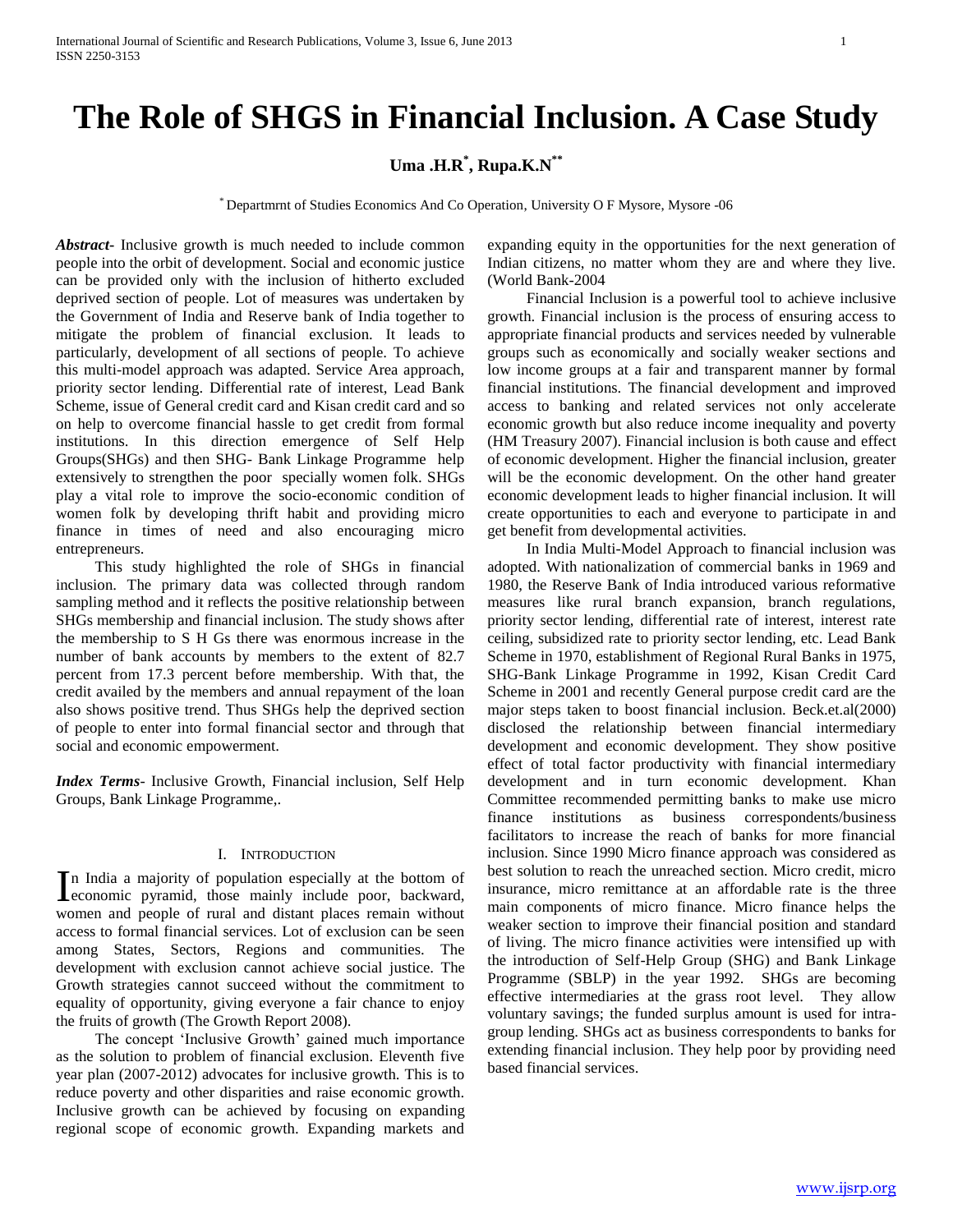#### II. SIGNIFICANCE OF THE STUDY

 Financial inclusion is very much needed to reach the unreached section of people and to bring them to the mainstream economy. A World Bank NCAER Survey (2003) on 'Rural Access to Finance' indicates that 70% of the rural poor do not have a bank account and 87% have no access to credit from a formal source. In the era of financial globalization, financial inclusion has been considered as a major requirement. Micro finance being used in India for the purpose accomplishing universal financial inclusion(Economic Research Journal 2009).SHGs with bank linkage provide the peer group, safe custody for their savings. They can protect themselves against risks and shocks by using micro finance facility. The income earning opportunities will increase. Micro insurance provides security to the life of poor people. SHGs have been recognized as a decentralized, cost effective and fastest growing micro finance initiative in the world, enabling over 103 million poor households' access to a variety of sustainable financial services (Status of Micro finance in India 2011-2012). Puhazhendi and badatya (2002) studied about the saving behavior of SHGs members and observed a positive impact after becoming SHGs members. Empirical study by B.V Sanjeev and K.Thangavel (2012)shows there has been some improvement in the members 'self-confidence and awareness.

# **Financial inclusion through Self-Help Group (SHG) and Bank Linkage Programme**

 A revolutionary step in rural banking is the introduction of SHG-Bank Linkage programme (SBLP).The formal financial institutions like commercial banks and Regional Rural Banks play significant role in financial inclusion, but sparse presence of these institutions and shrinking share of micro credit to total credit disabused by banks showed the essence of programme like Self-Help Group and Bank Linkage. This fills the gap existing

between formal financial networks and unbanked poor weaker sections which is the intention of financial inclusion. This links formal financial system (public and private sector commercial banks, Regional Rural Banks, Co –operative banks) with the informal SHGs. SHG-Bank Linkage Programme was started with the intention of extending the outreach of formal banking to poor who mainly consist of women, small and marginal farmers, daily wage labourers, landless farmers, small businessmen, craftsmen etc. To begin with pilot project was launched by NABARD by linking 500 SHGs with banks in 1992. It has increased to 0.5 million in 2002. As on March 2012 total number of SHGs linked with banks were 79.60 lakhs with balance of Rs 6550 crore with banks (Status of Micro finance in India 2011- 2012).

#### III. OBJECTIVE

 To highlight the role of Self-Help Groups in financial inclusion.

#### IV. METHODOLOGY

 The area selected for the study is Hunsurtaluk of Mysore district of Karnataka State. An empirical study was conducted with 300 members, to test the hypotheses of the study. Random Sampling method was adopted. Primary data was collected through Sample Survey method, for which structured questionnaire and interview method was used. After joining SHGs the increase in bank accounts, increase in avail of credit, percentage of repayment are used as parameters of financial inclusion. Percentage, and paired T test are the methods adopted to check the results of the collected data. Result and discussion

| No. | parameter     | <b>SHG</b><br>of<br>No.<br>members | Percentage |
|-----|---------------|------------------------------------|------------|
|     | <b>Before</b> | 52                                 | 17.3       |
| 2   | After         | 248                                | 82.7       |
| 3   | Total         | 300                                | 100        |

**Table- 1 Number and percentage of SHGs members having Bank account**

 Financial inclusion is an important tool deployed for poverty reduction and income generation of poor and weaker sections of society. In this regard the above collected data for study area highlights the role of SHGs in financial inclusion. Table- 1 shows the number and percentage of bank accounts before and after joining the SHGs. The Sample consists of 300 members; out of 300 members only 17.3 percentage of the members having bank accounts before joining SHGs. But after joining it has been increased to 82.7 percentages. It shows that after joining the SHGs, more financial inclusion had taken place.

## **Credit availed by SHG members:**

 The null hypothesis (Ho): There is no significant difference between the mean values of the two variablesnamelycredit availed by SHGs members before the introduction of Self-Help Group and Bank Linkage Programme.(SBLP) andcredit availed by SHGs membersafter the introduction of SBLP.

 The alternative hypothesis (Ha): There is a significant difference between the mean values of the two variablesnamelycredit availed by SHGs members before the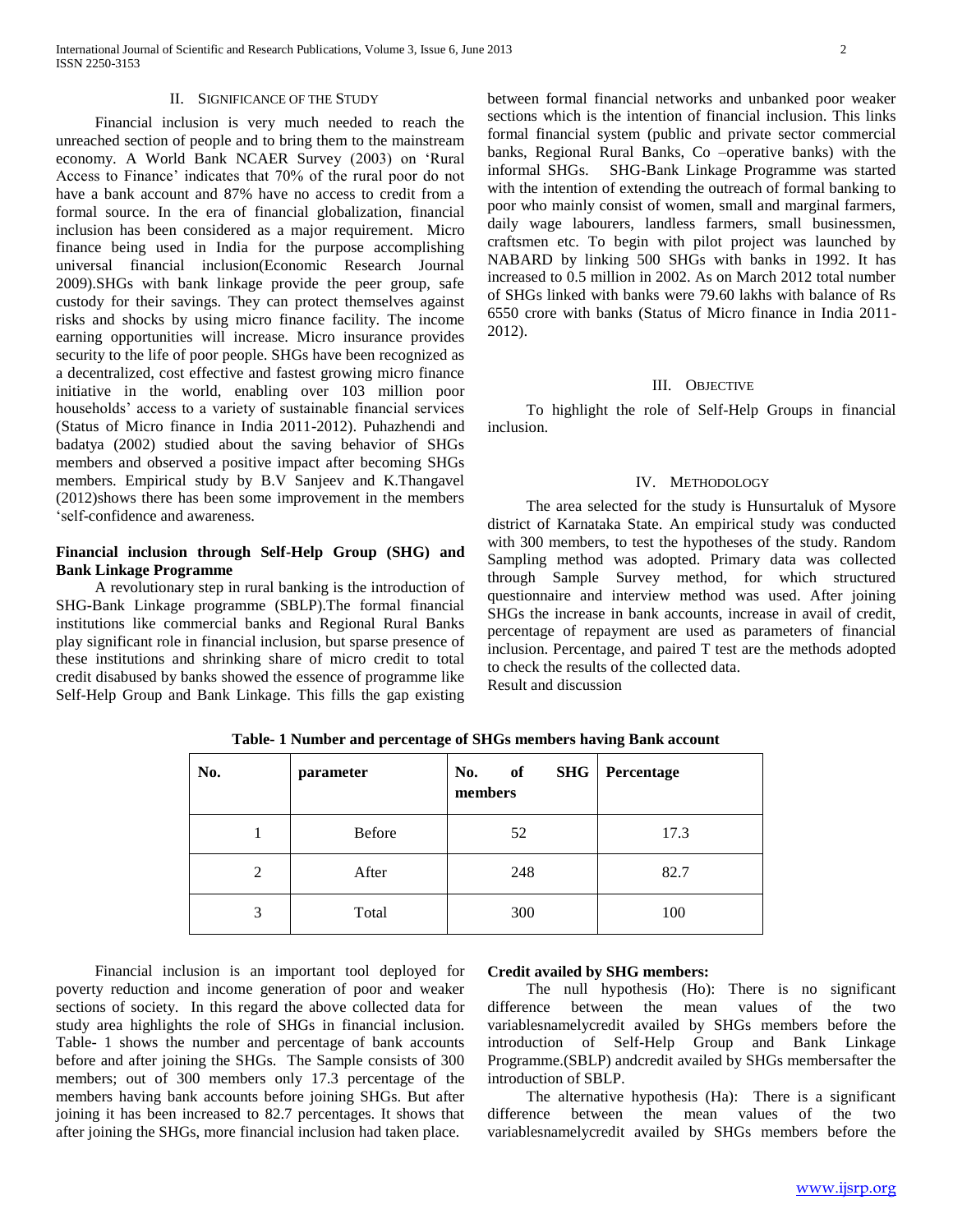introduction of Self-Help Group and Bank Linkage Programme.(SBLP) andcredit availed by SHGs membersafter the introduction of SBLP.

**Table- 2 Result of research on Credit availed by SHGs members** Paired samples statistics

|        |            | Mean     |     | Std.Deviation |  |
|--------|------------|----------|-----|---------------|--|
|        |            |          |     |               |  |
| Pair 1 | <b>CAA</b> | 15410.00 | 300 | 12656.32      |  |
|        |            |          |     |               |  |
|        | CAB        | 8103.33  | 300 | 9684.63       |  |
|        |            |          |     |               |  |

Paired samples test:

|       |         | Std.Deviation | m    | df  | Sig.(2-tailed) |
|-------|---------|---------------|------|-----|----------------|
| Pair1 | CAA-CAB | 12851.84      | 9.85 | 299 | .000           |

 Table- 2 indicates that, in order to test the hypothesis framed in this connection, paired T- test was applied. The average mean value of credit availed after (CAA) and before (CAB) introduction of SBLP is Rs 15410 and Rs 8103.33 respectively and the standard deviation is Rs12656.32 and Rs 9684.63 respectively. Since the result of the analysis indicates that the null hypothesis is rejected at 1% significant level and hence the alternative hypothesis that there is statistically significant difference between the mean values of the two variables after the introduction of SBLP and before the introduction of SBLP, is accepted.

 The research further confirmed that, there is an increase in the credit availed by the members of the SHGs. It is also observed that NGOs and Bankers actively participated in SHGs activities and encourage SHGs members to get some training in animal husbandry, sheep and goat rearing, poultry, tailoring etc. Here to quote Dr.PrakashBakshi, Chairman, NABARD,"SHGs help the banks to generate new business like housing, pension schemes insurance and hence the need for banks to help SHGs members to access banking services". The generalized result is that there is a significant increase in income generating activities of members of SHGs through credit availed. The mean value of the credit availed has increased from Rs 8103.33 to Rs 15410.00 after the intervention of the SHGs.

 Individuals can improve their financial position by engaging themselves in income earning activities. To invest in business they require capital, for which one has to approach banks or other financial institutions. But banks lend money only

to those who have repaying capacity and offer collaterals for the loan sanctioned. In this respect the system of SHGs help its members to borrow money without collateral security.

 With this, the collected data exhibits that the loan amount availed by the SHGs members has increased after becoming members. The quantum of loan availed was classified into five categories such as below Rs 5000, Rs5001-10000, Rs 10001- 20000, Rs 20001- 30000, Rs 30001 and above. The data shows that before intervention of SHGs most of the members (44.4%) could get a loan amount of below Rs 5000. After the intervention of the SHGs most of the members (74.3%) could borrow above Rs 20000. This shows the borrowing of the members has considerably increased after the intervention of the SHGs.

### V. ANNUAL REPAYMENT PERCENTAGE

 The null hypothesis (Ho): There is no significant difference between the mean values of the two variables, AnnualRepayment before the intervention of SHGs(ARPB) and Annual Repayment after the intervention of SHGs(ARPA).

 The alternative hypothesis (Ha): There is a significant difference between the mean values of the two variables, annual Repayment before the intervention of SHGs and annual Repayment after the intervention of SHGs.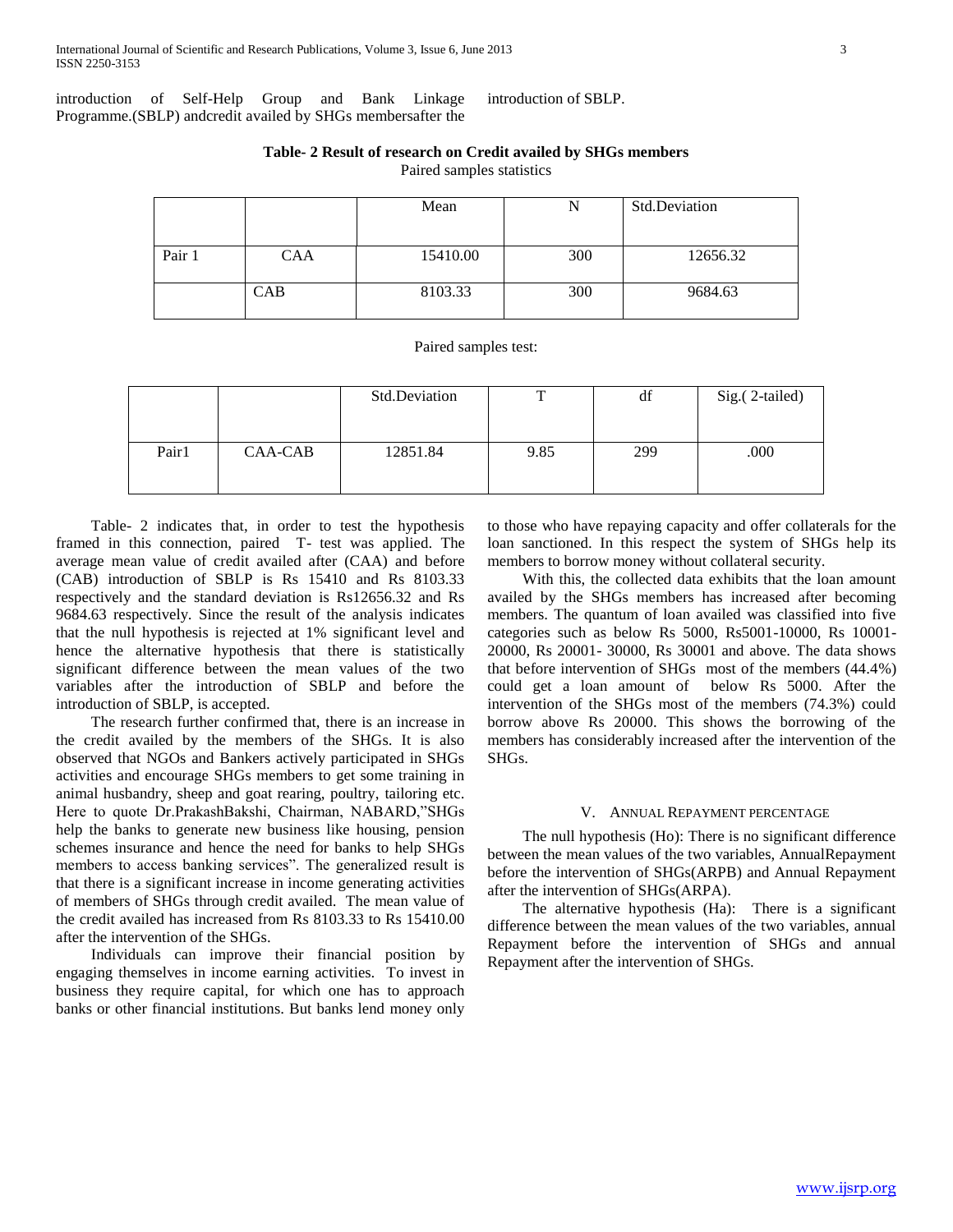#### **Table- 3 Annual Repayment percentage result**

Paired samples statistics

|        |             | Mean  | ΙN  | Std.Deviation | <b>Std.Error Mean</b> |
|--------|-------------|-------|-----|---------------|-----------------------|
|        |             |       |     |               |                       |
| Pair 1 | <b>ARPA</b> | 90.32 | 300 | 10.67         | 0.62                  |
|        | ARPB        | 55.36 | 300 | 13.89         | 0.80                  |

#### Paired samples test:

|      |                      | Std.Deviation | $\mathbf{r}$ | df  | Sig.(2-tailed) |
|------|----------------------|---------------|--------------|-----|----------------|
|      |                      |               |              |     |                |
| Pair | ARPA-<br><b>ARPB</b> | 18.15         | 33.439       | 299 | .000           |

 Table- 3 reveals that, in order to test the hypothesis framed in this connection, the T- test was applied. The average mean value of annual repayment after and before intervention of SHGs is Rs 90.32 and Rs 55.36 respectively and the standard deviation is Rs10.67 and Rs 13.89 respectively. Since the result of the analysis indicates that the null hypothesis is rejected at 1% significant level and hence the alternative hypothesis that there is statistically significant difference between the mean values of the two variables and before the intervention of SHGs is accepted.

 The research further confirmed that, there is an increase in the annual repayment of the members of the SHGs after the intervention of the SHGs. The research also observed that NGOs and Bankers actively participating in SHGs activities and encourage SHGs members to take part in income earning activities. With increased economic strength of members, the research generalized the result that there is a significant increase in repayment level of SHGs members in study area. The mean value of annual repayment has increased from 55.36% to 90.32% after the intervention of the SHGs. The result of the analysis indicates the fact that the repayment percentage by the respondents has increased considerably after the intervention of the SHGs. The analysis states that majority (84.7%) of the SHG members have 50% repayment before the intervention of the SHGs, but after the intervention of the SHGs, the members (89.3%) have above 90% of repayment. The result shows that the level of percentage of repayment has considerably increased from 50% to 90% after the intervention of the SHGs.

## VI. CONCLUSION

 The Present paper attempted to study the impact of SHGs on financial inclusion. Calculation of percentage and paired T test exhibit the positive impact of SHGs on financial inclusion. The number of bank accounts, credit availed and repayment of credit showed positive increase with the membership of SHGs. The Global Financial Inclusion Data base(2012)found that the women are particularly disadvantaged, when comes to the access to financial services. Only 37% of women in developing countries have bank account, where as 46%of men do. The relative gender gap in formal account ownership is highest in South Asia.41%of men and 25%of women have an account. SHGs are mainly women groups help them to enter formal financial system and thereby become socially and economically empowered.

#### **REFERENCES**

- [1] OMMISSION ON GROWTH AND Development(2008) The Growth Report Strategies for Sustained Growth and Inclusive Development http://www.ycsg.yale.edu/center/forms/growthReport.pdf
- [2] WorldBank(2004)WorldDevelopment Reporthttp://wwwwds.worldbank.org/servlet/WDSContentServer/WDSP/IB /2003/10/07/000090341\_20031007150121/Rendered/PDF/268950PAPER0 WDR02004.pdf
- [3] HM Treasury (2007-2008)HM Treasury Annual Reporthttp://www.hmtreasury.gov.uk/annual\_report08.htm
- [4] Smita Nirbachita Badajena and Prof. Haripriya Gundimeda (2011) Self Help Group Bank linkage model and financial inclusion in Indiahttp://skoch.in/fir/Self%20%20Help%20Group%20and%20%20Financ ial%20Inclusion.pdf 12/17/2011
- [5] NABARD(2011) Report on status of microfinance in Indiahttp://www.nabard.org/departments/pdf/Status%20of% 20Microfinance%202011-12%20full%20book2.pdf
- [6] Reserve Bank of India(2005) Report of the Internal Group to Examine Issues Relating toRural Credit and Microfinance http://rbidocs.rbi.org.in/rdocs/PublicationReport/Pdfs/65111.pdf
- [7] PriyaBasuand andPradeepSrivastava (2003) World Bank-NCAER Survey on rural access to finance the Rural Finance Access Surveyhttp://books.google.co.in/books?id=57tBvuhNGsYC&pg=PA79&lpg=PA7